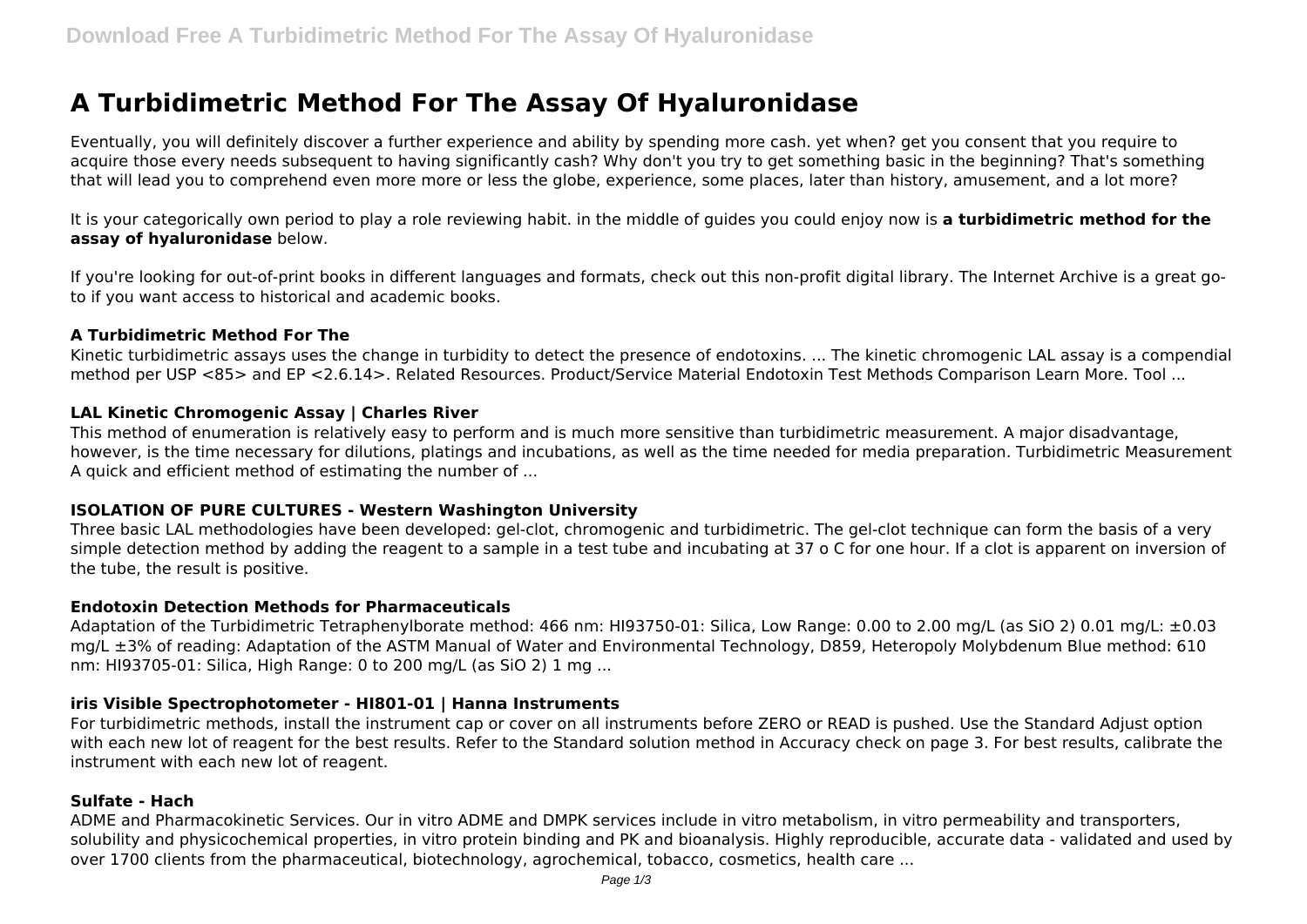#### **ADME DMPK service PBPK pharmacokinetic prediction**

Copper, Bathocuproine Method, TNTplus 860, Method 10238. Cyanide Pyridine-Pyrazalone Method 8027. Cyanide for Water, Wastewater and Seawater. Cyanuric Acid, Turbidimetric Method 8139 >>Back to top. D. Definitions of USEPA Approved and Accepted. Direct Measurement ISE, TISAB Solution, Method 8359. Dissolved Oxygen HRDO HR Method 8166

#### **Water Analysis Handbook | Hach**

Founded in 2012 in Nanjing, Vazyme Biotech is devoted to the development and production of enzymes and antibodies. Our products cover clinical diagnosis, molecular diagnostics, high-throughput sequencing and life science research and other related fields.

#### **Vazyme, Medical, IVD, POCT, COVID-19 Detection Kit – Nanjing Vazyme ...**

By clicking on 'Send' I agree that my data is being transferred and used by Cyprotex and the affiliated Evotec Group. The Evotec Group currently consists of the following companies.For further details please see our privacy policy.. If you would like to be kept informed of our latest services, new research, events and other news please tick the box below:

#### **ADME-Tox CRO**

A biomarker can be measured in different kinds of immunoassays. Although the outcome is similar, the method and technology behind the test may differ entirely. The immunoassays we develop can be colorimetric (ELISA, EIA), fluorescent, chemiluminescent (CLIA), turbidimetric, a multiplex micro-array or used in a point of care test.

#### **Future Diagnostics**

The foremost advantage of the spectrophotometric method is the minimal time and volume required to determine relative product concentrations between enzyme reactions (1.5 µL per measurement with ...

#### **An absorbance method for analysis of enzymatic degradation kinetics of ...**

Turbidimetric method: based on forming turbidity after cleavage of an endogenous substrate. End point method: 0.005 endotoxins units (EU) per ml. Kinetic method: 0.001 endotoxins units (EU) per ml. Kinetic method: time taken to reach a specific absorbance at 405 nm (onset time) is determined. The assay requires specialized instrumentation.

## **What Is Limulus Amebocyte Lysate (LAL) and Its Applicability in ...**

The Bacterial Endotoxin Test usually uses three general endotoxin detection methods that are usually accepted. There is the gel clot technique that usually measures and detects endotoxins through the gel formation process. There is the turbidimetric methods that usually detects the amount of endotoxins based on measuring the turbidity.

#### **Principle of Bacterial Endotoxin Test (BET) : Pharmaguideline**

John C. Christenson, ... Ryan F. Relich, in Principles and Practice of Pediatric Infectious Diseases (Fifth Edition), 2018 Susceptibility Test Methods. Disk diffusion by the Kirby-Bauer method is a standardized technique for testing rapidly growing pathogens. 89 Briefly, a standardized inoculum (i.e., direct suspension of colonies to yield a standardized inoculum is acceptable) is swabbed onto ...

#### **Disk Diffusion - an overview | ScienceDirect Topics**